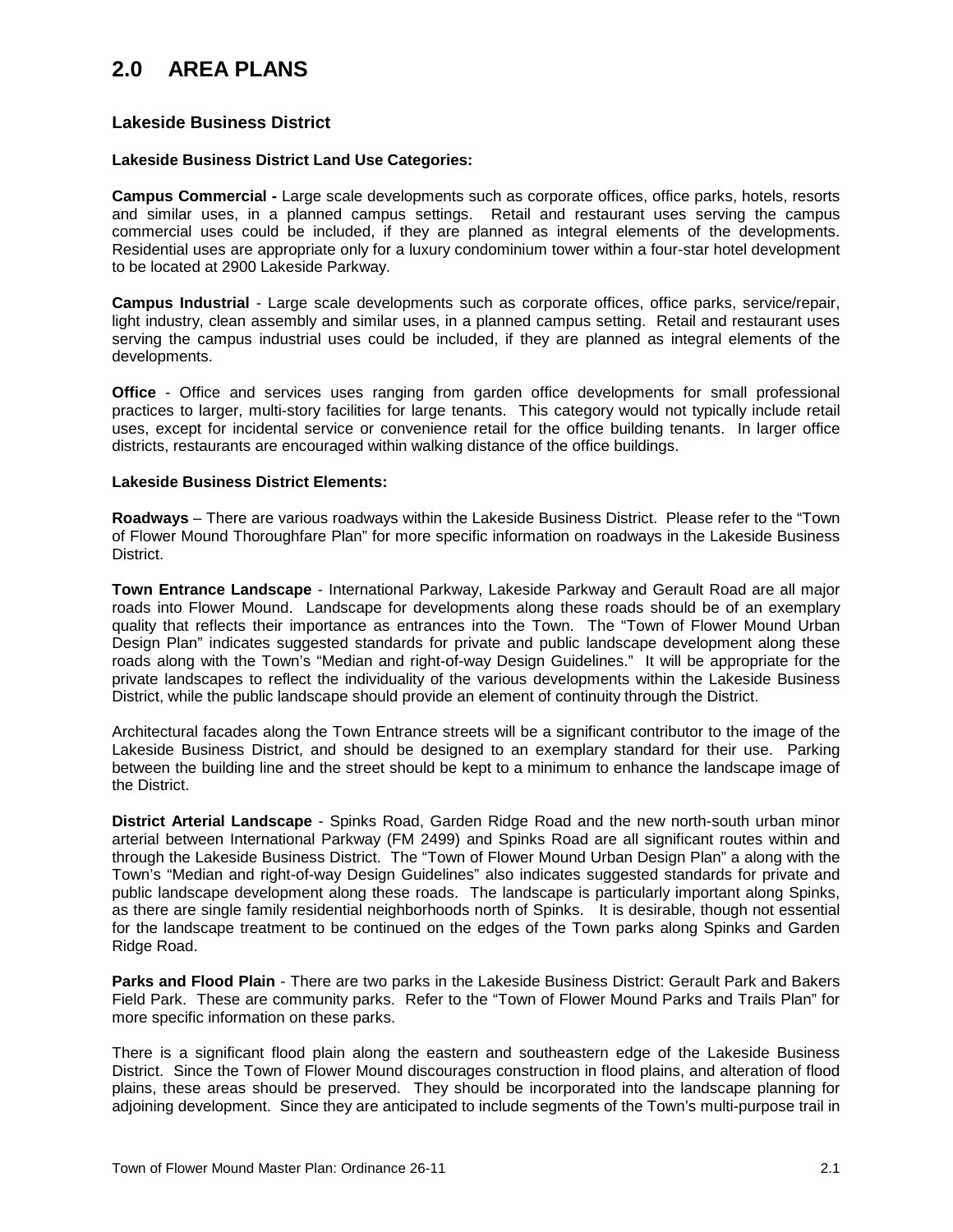## **2.0 AREA PLANS**

the future, site development in the adjoining Commercial/Industrial areas should be planned for compatible adjacent uses and site features, and avoid exterior storage, utility and similar uses in direct view of the potential trail areas.

**Landscape Setback Buffer** - Landscape and setback buffers are necessary to provide suitable separations between commercial and/or industrial uses in the Lakeside Business District from residential neighborhoods and developments which abut the District. These are required between the Campus Commercial and Office/Retail land uses west of International Parkway and the existing neighborhoods to their west.

Buffers will also be necessary between the Office/Retail area at the northeast corner of the International Parkway/Spinks Road intersection and the adjacent Estate Density Residential District to its east and north. Since neither of these developments has yet been planned, the buffer between the uses needs to be incorporated into the land development planning for this area.

A landscape/setback buffer is also indicated along the southern edge of Spinks Road. Because of the existing and planned single family residential neighborhoods and the school on the north side of Spinks, the northern boundaries of the Campus Commercial area between International Parkway and Gerault Road should include a landscape buffer at least that screens service and utility areas from view from the neighborhoods and from Spinks Road.

The "Town of Flower Mound Urban Design Plan" along with the Town's "Median and right-of-way Design Guidelines" indicates standards for landscape and setback buffers between non-residential and residential land uses.

**Trail System** - There are existing segments of the Town's multi-purpose trail system in this area along with other trail opportunities. Please refer to the "Town of Flower Mound Parks and Trails Plan" for more specific information on the trail system.

**Internalized Service Areas** - In the areas of the Lakeside Business District designated as suitable for Commercial/Industrial land uses, service areas such as truck docks, layout or storage yards, utility components, trash handling and similar unsightly elements that are essential to appropriate commercial and industrial uses should be planned for locations internal to the major surrounding streets: International Parkway, Gerault Road, Lakeside Parkway, and Garden Ridge Road. Such uses should not be visible from these streets.

**Architectural Impact Zone** - The land at the southern edge of the Commercial/Industrial area east of Gerault Road and north of International Parkway is highly visible from northbound traffic on International Parkway as it enters Flower Mound. Because of the prominence of this site, and its significance to the Town's entry, buildings in this zone should be designed with particular attention to architectural quality and features as seen from International Parkway. This does not preclude industrial buildings from being built in this zone, but it does require that facades and elevations seen from International Parkway be of significantly higher architectural quality than is generally associated with industrial buildings.

**Trees and Natural Features** - Several large areas of trees, drainage courses and other natural features exist within the Lakeside Business District. These natural features are representative of the distinctive natural atmosphere of Flower Mound, and can have high amenity value for development. Existing trees fall within the purview of the Town's Tree Preservation Ordinance. Trees and other natural amenities should be incorporated into the planning and landscape design of developments within the Lakeside Business District.

**Flower Mound Gateways** - Distinctive entry demarcation to the Town of Flower Mound will help distinguish it as a unique community. Flower Mound Gateways are planned at or near the Town limits on International Parkway, Lakeside Parkway and Spinks Road.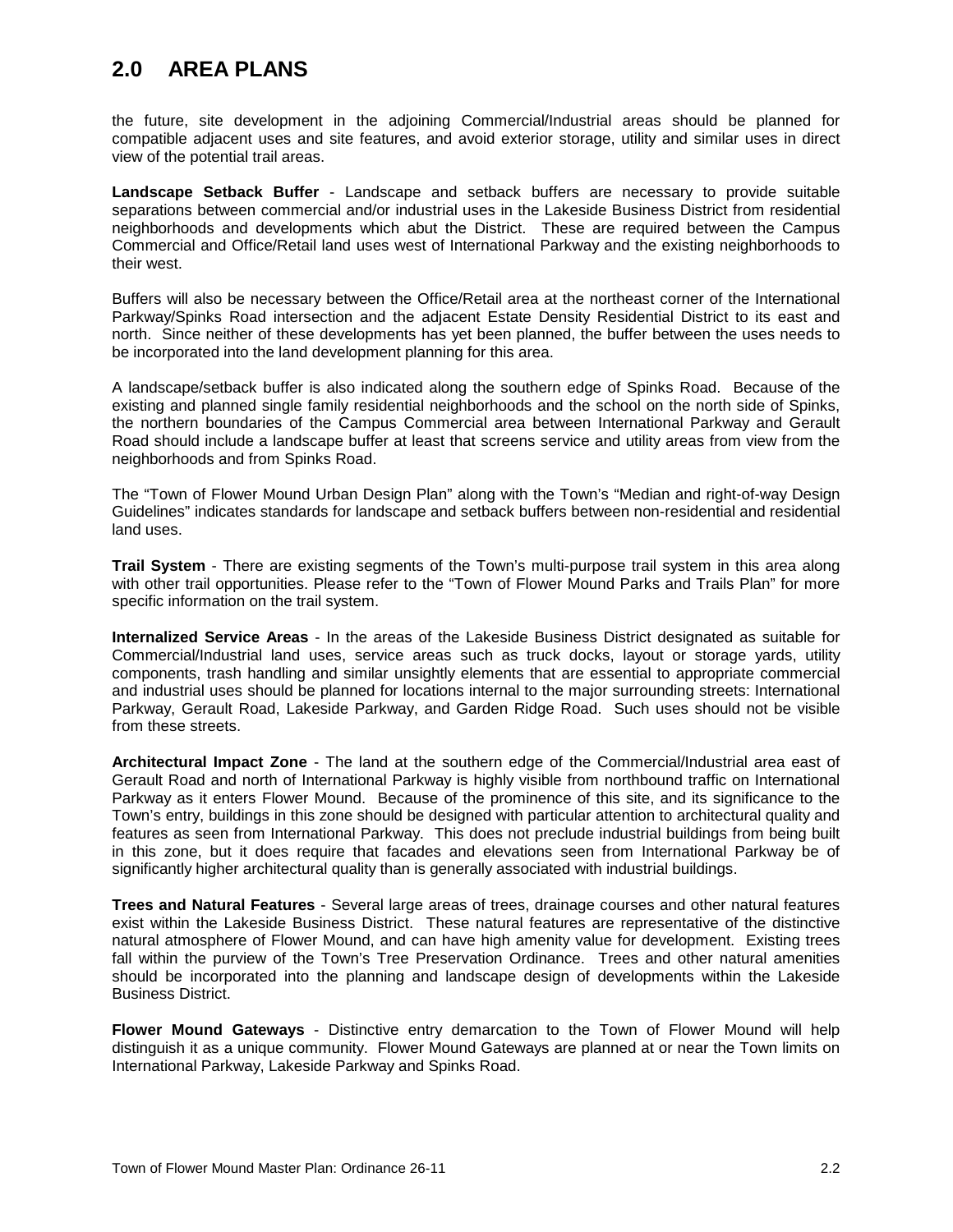# **2.0 AREA PLANS**

Refer to the "Town of Flower Mound Urban Design Plan" along with the Town's "Median and right-of-way Design Guidelines" for more specific information on the Flower Mound Gateways.

**Town Landmark Intersections** - The three major arterials in the Lakeside Business District, International Parkway, Lakeside Parkway, and Gerault Road, are all principal entrances into the Town for both residents and visitors. The intersections with other arterials and collectors on these three streets will be significant orientation locations, particularly for visitors not familiar with Flower Mound. Consequently, these intersections will be major landmarks in the Town, and should be landscaped to provide an exemplary quality of entrance and orientation experience for residents and visitors to Flower Mound.

Refer to the "Town of Flower Mound Urban Design Plan" along with the Town's "Median and right-of-way Design Guidelines" for more specific information on Town Landmark Intersections.